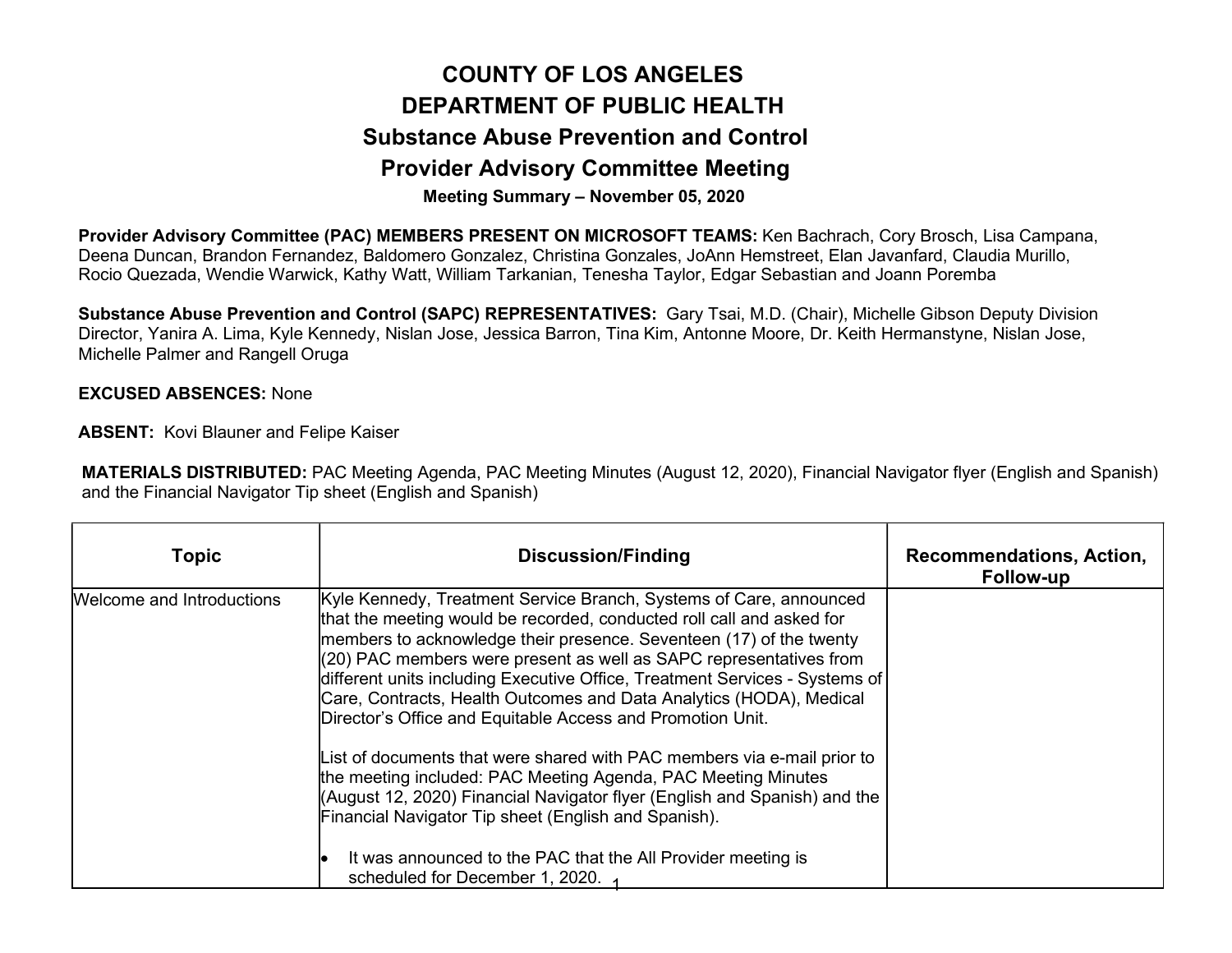| Announcements               | Resources reviewed included the following: Financial Navigator flyer<br>(English and Spanish); Financial Navigator Tip sheet (English and<br>Spanish). The PAC was encouraged to share these resources for Los<br>Angeles (LA) County residents developed by the Department of<br>Consumer and Business Affairs with their staff and their clients who<br>need additional financial planning and financial assistance to LA<br>County residents.<br>Gary Tsai, M.D., Chair and Director, of Los Angeles County,<br>Department of Public Health, Substance Abuse Prevention Control<br>(DPH-SAPC) and Dr. Tina Kim, Chief, SAPC HODA, announced that<br>the Treatment Perception Survey (TPS) would be launched on<br>November 9. Dr. Kim stated that the deadline to submit the TPS<br>documents to the Department of Health Care Services (DHCS) is<br>November 13, 2020; however, SAPC will be extending the deadline<br>until November 30, 2020. The TPS process this time around will<br>include a Hybrid model where 60 percent of the respondents will use<br>the online version and 40 percent will use a paper version.<br>It was announced that the External Quality Review Organization<br>(EQRO) annual site visit and monitoring visit is scheduled for the week<br>of November 16, 2020 through November 20, 2020. Some agencies<br>have been asked to participate as part of the focus groups, and/or<br>patient interviews.<br>It was announced that SAPC will be launching the Methamphetamine<br>(METH) Taskforce and subcommittees during the month of December<br>2020. The METH Taskforce is being developed due to the growing<br>concern of methamphetamine use in communities, particularly<br>amongst the homeless. Through the process, SAPC will form a forum<br>to be able to take a coordinated and comprehensive approach to<br>address this growing issue. |  |
|-----------------------------|------------------------------------------------------------------------------------------------------------------------------------------------------------------------------------------------------------------------------------------------------------------------------------------------------------------------------------------------------------------------------------------------------------------------------------------------------------------------------------------------------------------------------------------------------------------------------------------------------------------------------------------------------------------------------------------------------------------------------------------------------------------------------------------------------------------------------------------------------------------------------------------------------------------------------------------------------------------------------------------------------------------------------------------------------------------------------------------------------------------------------------------------------------------------------------------------------------------------------------------------------------------------------------------------------------------------------------------------------------------------------------------------------------------------------------------------------------------------------------------------------------------------------------------------------------------------------------------------------------------------------------------------------------------------------------------------------------------------------------------------------------------------------------------------------------------------------------------------------------------------------------------|--|
| Co-Chair                    | Kathy Watt was introduced as Co-chair of the PAC.<br>Kathy Watt thanked SAPC staff for putting together the All Agency<br>Provider listing which included three contact person(s) per agency and<br>broken down by Service Planning Area (SPA). Ms. Watt indicated that this<br>list will be an enormous benefit for all treatment providers in referring and<br>connecting individuals to services.                                                                                                                                                                                                                                                                                                                                                                                                                                                                                                                                                                                                                                                                                                                                                                                                                                                                                                                                                                                                                                                                                                                                                                                                                                                                                                                                                                                                                                                                                     |  |
| Approval of Meeting Minutes | PAC members approved the August 12, 2020 PAC meeting minutes.<br>Edgar Sebastian, of Helpline Youth Counseling, requested that meeting<br>minutes be available before the scheduled meeting time. SAPC agreed to<br>make the meeting minutes available at least one day prior to scheduled                                                                                                                                                                                                                                                                                                                                                                                                                                                                                                                                                                                                                                                                                                                                                                                                                                                                                                                                                                                                                                                                                                                                                                                                                                                                                                                                                                                                                                                                                                                                                                                               |  |
|                             |                                                                                                                                                                                                                                                                                                                                                                                                                                                                                                                                                                                                                                                                                                                                                                                                                                                                                                                                                                                                                                                                                                                                                                                                                                                                                                                                                                                                                                                                                                                                                                                                                                                                                                                                                                                                                                                                                          |  |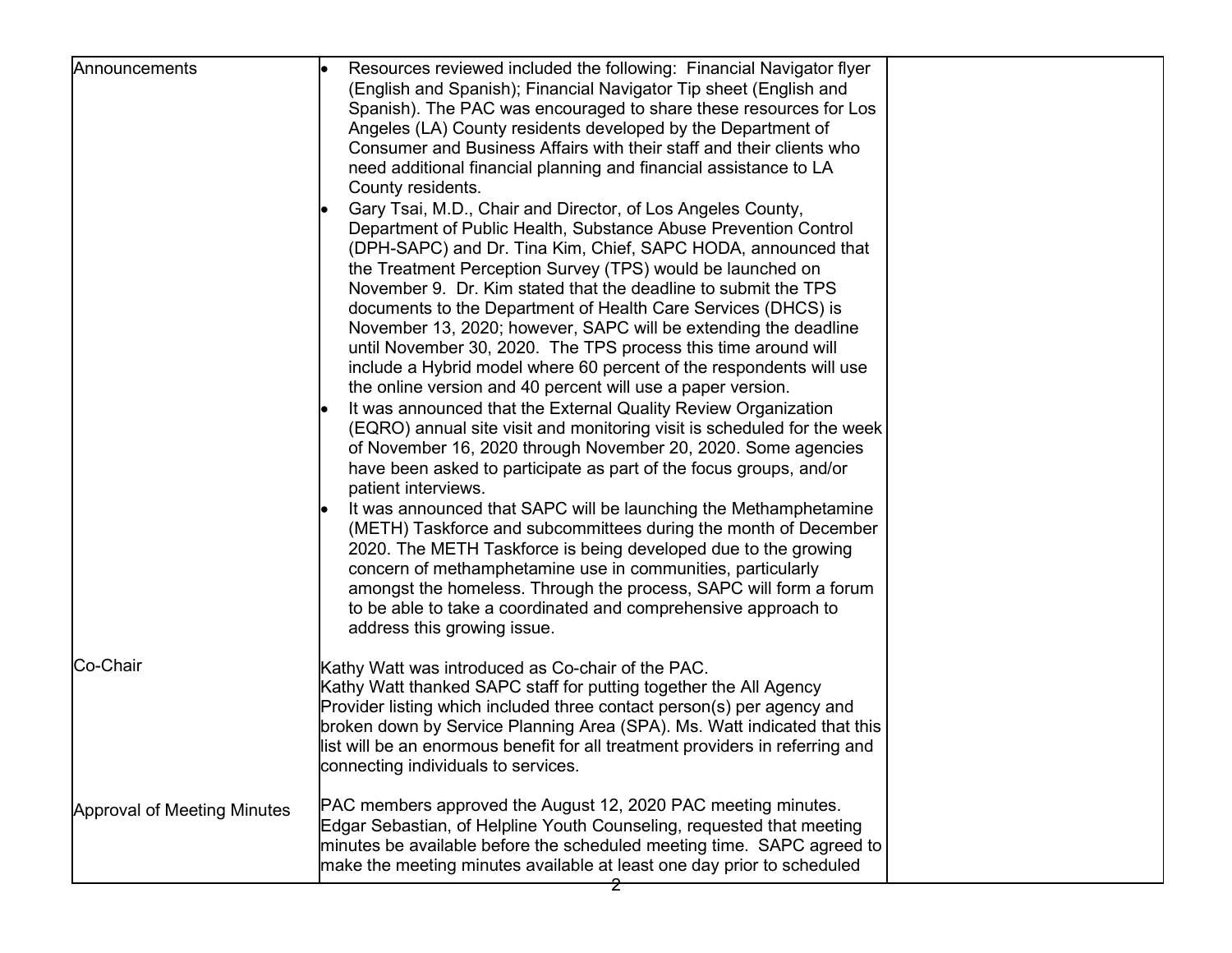|                                            | PAC meeting.                                                                                                                                                                                                                                                                                                                                                                                                                                                                                                                                                                                                                                                                                             |  |
|--------------------------------------------|----------------------------------------------------------------------------------------------------------------------------------------------------------------------------------------------------------------------------------------------------------------------------------------------------------------------------------------------------------------------------------------------------------------------------------------------------------------------------------------------------------------------------------------------------------------------------------------------------------------------------------------------------------------------------------------------------------|--|
| Cultural Competence and<br><b>Humility</b> | Antonne Moore, Chief of Equitable Access and Promotion Unit, discussed<br>the Cultural Competence and Humility Committee. Antonne reminded the<br>group that the intent/purpose of the Committee on Cultural Competence<br>and Humility is to look at patients who are accessing our services through<br>a cultural humility or cultural competence lens with a primary focus on<br>health equity and accessibility.                                                                                                                                                                                                                                                                                     |  |
|                                            | Ms. Moore announced that SAPC partnered with CIBHS to enact a project<br>called CLAS Act (Culturally and Linguistically Appropriate Services Access<br>to Coaching and Training).                                                                                                                                                                                                                                                                                                                                                                                                                                                                                                                        |  |
|                                            | CIBHS worked with SAPC agencies to develop action plans. This is a first<br>step effort and a not final step in terms of technical assistance for CLAS.<br>89% of the provider network submitted an action plan. Action plans<br>focused on the following issues in ranked order, though most action plans<br>included all of the elements listed below:                                                                                                                                                                                                                                                                                                                                                 |  |
|                                            | Governance, leadership, and workforce issues, including ensuring<br>diversity in staff and putting CLAS policies and procedures in<br>place;<br>Engagement, Continuous Improvement, and Accountability<br>Communication and Language Assistance; and<br>Meeting the language needs of clients with limited English<br>proficiency by hiring more staff proficient in threshold languages<br>and increasing language assistance services.                                                                                                                                                                                                                                                                 |  |
|                                            | It was shared that the $2020/2021$ action steps are to:<br>Provide additional training and technical assistance on improving the<br>CLAS action plans with a focus on patient outcomes and identified<br>measures of success and sustainability;<br>Engage the network with targeted webinar;<br>Increasing provider access to various trainings with a cultural<br>competence/humility focus, in collaboration with SAPC Clinical<br>Standards and Training Unit, and highlight the trainings that meet<br>contract compliance.; and<br>Build a CLAS action plan accountability framework by developing an<br>approach for tracking provider progress towards achieving their CLAS<br>improvement aims. |  |
|                                            | SAPC noted that it has updated the Setvice Bed Availability Tool (SBAT)                                                                                                                                                                                                                                                                                                                                                                                                                                                                                                                                                                                                                                  |  |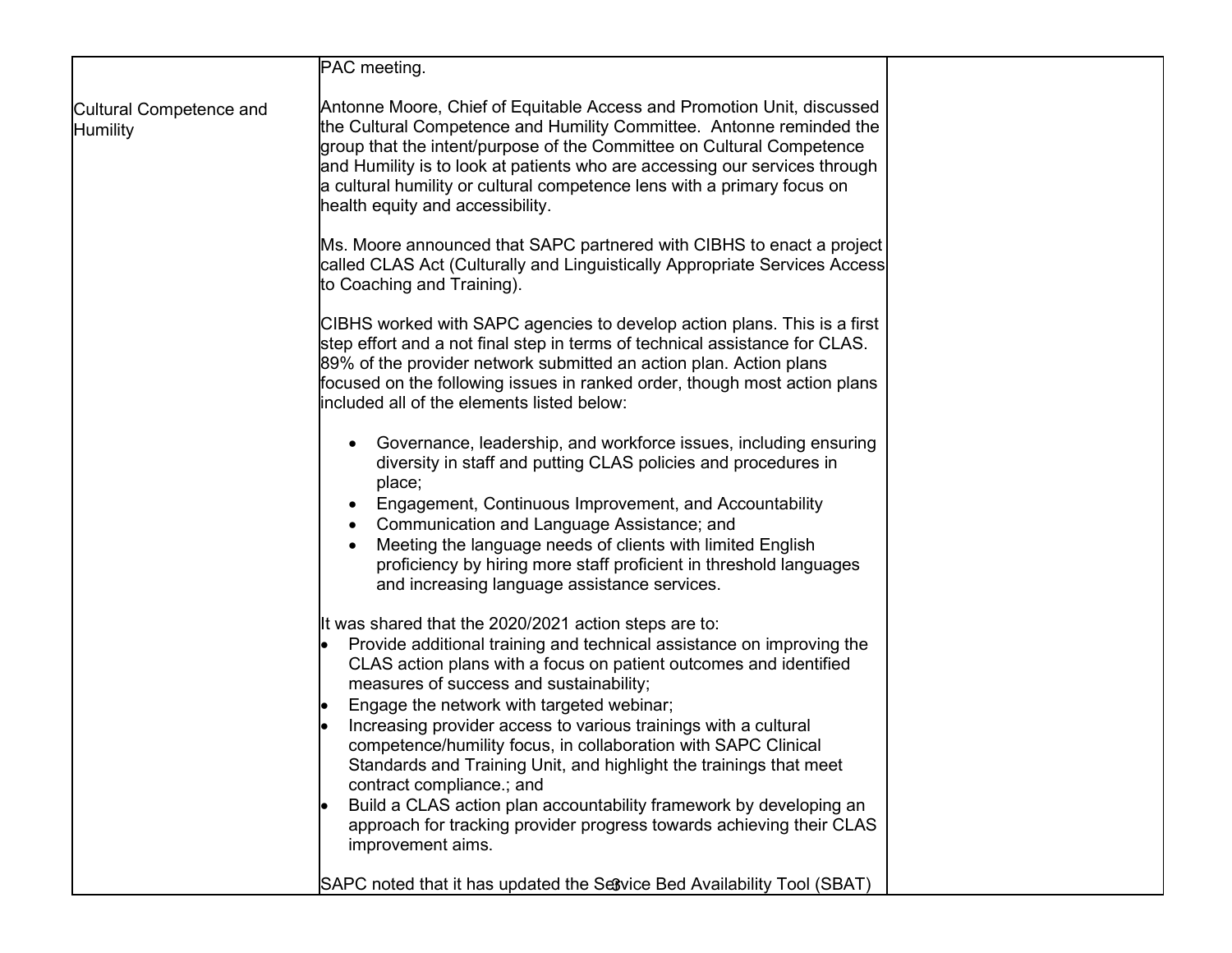|                                  | to include wheelchair access and working on SAPC blueprint for Cultural<br>Competence and Humility.                                                                                                                                                                                                                                                                                                                                                                                                                                                                                                                        |  |
|----------------------------------|----------------------------------------------------------------------------------------------------------------------------------------------------------------------------------------------------------------------------------------------------------------------------------------------------------------------------------------------------------------------------------------------------------------------------------------------------------------------------------------------------------------------------------------------------------------------------------------------------------------------------|--|
|                                  | Dr. Tsai emphasized the importance of continuing to set high standards for<br>cultural competence and humility amongst our agencies which contribute<br>to SUD health equity and the services we provide to the community.                                                                                                                                                                                                                                                                                                                                                                                                 |  |
|                                  | Brandon Fernandez discussed the SAPC educational requirements for<br>clinical staff can be a barrier for some staff members. He suggested that<br>reducing the educational requirements timelines could be beneficial for<br>some staff whose goals of licensure have been adversely affected by their<br>past and current conditions.                                                                                                                                                                                                                                                                                     |  |
| <b>Patient Orientation Video</b> | Ms. Moore reviewed and summarized the provider survey results from the<br>on the Patient Orientation Video that were collected during the last All<br>Treatment provider meeting:                                                                                                                                                                                                                                                                                                                                                                                                                                          |  |
|                                  | The average time staff at providers agencies spent educating<br>patients on benefits, DMC-ODS, Patient Rights,<br>Complaints/Appeals was as follows: 48% of respondents reported<br>spending more than 10 minutes educating patients, with 33%<br>taking 5-10 minutes to complete this task.<br>The following barriers were reported as part of the survey: 40% of<br>$\bullet$<br>respondents indicated not having access to a computer or laptop<br>for patients to view the Provider Orientation video, while 37% of<br>respondents indicated there are no anticipated barriers to allow<br>patients to view the video. |  |
|                                  | The Patient Orientation Video will launch on January 1, 2021 (for patients<br>admitted on or after this date).                                                                                                                                                                                                                                                                                                                                                                                                                                                                                                             |  |
|                                  | SAPC recommended that all relevant staff review the video and patient<br>'Orientation Video Instruction Guide" prior to launch.                                                                                                                                                                                                                                                                                                                                                                                                                                                                                            |  |
|                                  | SAPC requires that the Patient Orientation video must be viewed by the<br>patient within five (5) days of treatment admission and complete the<br>Acknowledgement form.                                                                                                                                                                                                                                                                                                                                                                                                                                                    |  |
|                                  | SAPC will explore incorporating the acknowledgement form into Sage,<br><b>SAPCs Electronic Health Record system.</b>                                                                                                                                                                                                                                                                                                                                                                                                                                                                                                       |  |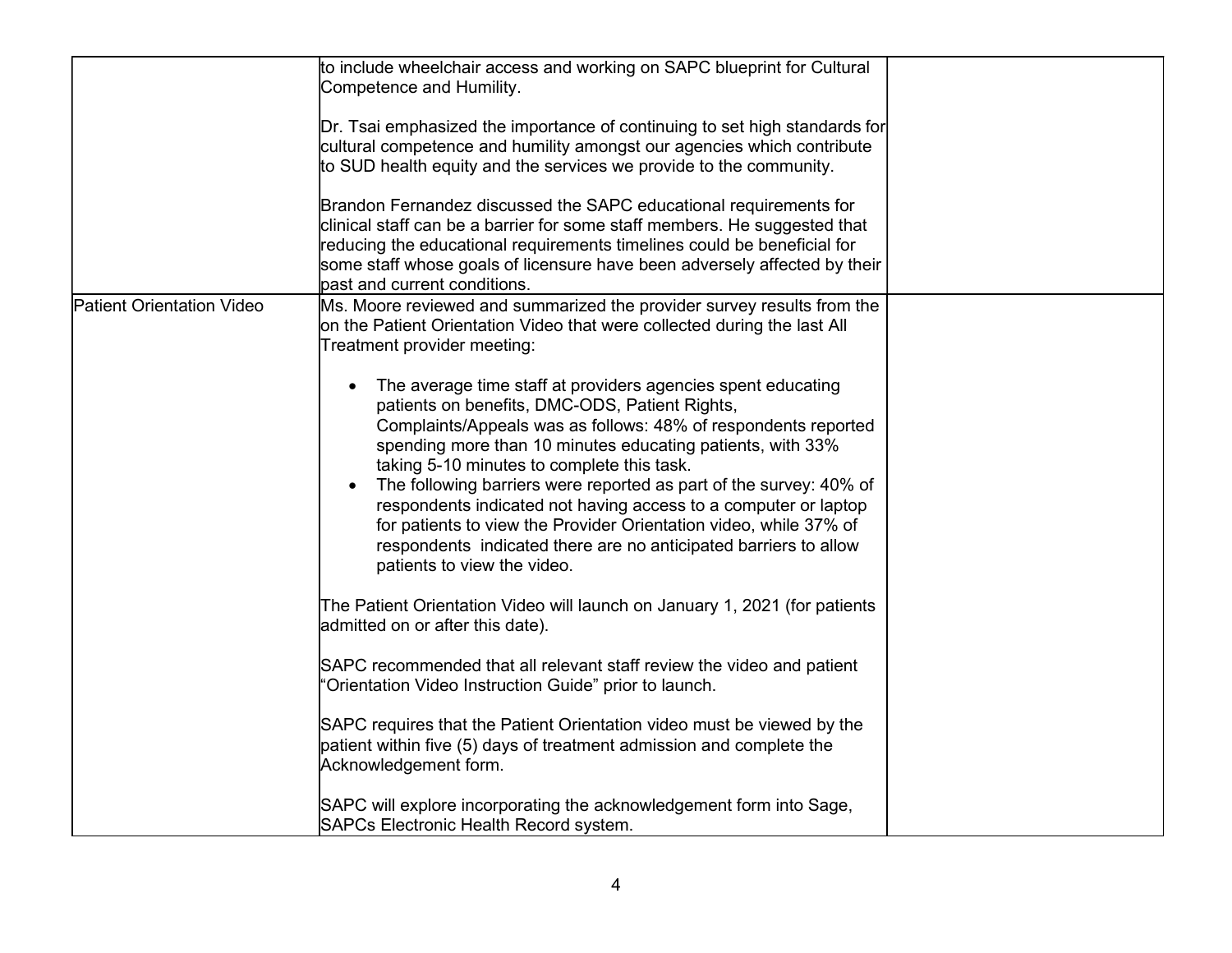| DHCS Proposed 30-day          | Dr. Tsai indicated that DHCS and the Centers for Medicare & Medicaid        |  |
|-------------------------------|-----------------------------------------------------------------------------|--|
| Residential Average Length of | Services (CMS) will be removing the two-episode annual cap for stays in     |  |
| Stay                          | residential treatment.                                                      |  |
|                               |                                                                             |  |
|                               | As part of the waiver extension, DHCS proposed a statewide average          |  |
|                               | Length of Stay (LOS) of 30-days for Residential services. Current data      |  |
|                               | indicates the average length of stay in Los Angeles County is in the 45-55  |  |
|                               | day range. Dr. Tsai indicated this change is coming and SAPC would like     |  |
|                               | to be proactive by using the PAC to come up with ideas on how to            |  |
|                               | leverage the full continuum of care to meet this new requirement.           |  |
|                               |                                                                             |  |
|                               | Dr. Tsai reminded the PAC that this is an average length of stay, meaning   |  |
|                               | some patients may require less than 30 days while others will require over  |  |
|                               | 30 days based on medical necessity.                                         |  |
|                               |                                                                             |  |
|                               | The question was asked if there was an average LOS that providers           |  |
|                               | should aim at reaching. It was noted that clinical judgment should dictate  |  |
|                               | the length of stay per patients admitted to residential treatment services. |  |
|                               |                                                                             |  |
|                               | William Tarkanian stated that residential staff may increase behavioral     |  |
|                               | health discharges due to this 30-day average for patients who are having    |  |
|                               | behavioral problems in treatment. The reason being that they will not have  |  |
|                               | the time to address the behavioral needs of the patient.                    |  |
|                               |                                                                             |  |
|                               | Christina Gonzales indicated that some judicial officers may not support    |  |
|                               | this change as some do not agree that decisions about level of care         |  |
|                               | placement are clinical decisions that require that patients meet medical    |  |
|                               | necessity criteria. Dr. Tsai indicated that SAPC and providers have had     |  |
|                               | and will need to have many more conversations with judges to remind         |  |
|                               | them that SUD treatment comprises additional levels of care that may be     |  |
|                               | more appropriate to the current needs of the patient.                       |  |
|                               |                                                                             |  |
|                               | Elan Javanfard discussed the need to look at how the programs are           |  |
|                               | currently structured such as the Crisis Mental Health Programs and the      |  |
|                               | requirements that they have. Elan suggested to explore reducing the         |  |
|                               | amount of clinical services required to be delivered, this would allow      |  |
|                               | patients and staff to focus on discharge and after care plans.              |  |
|                               |                                                                             |  |
|                               | Brandon Fernandez suggested looking into expanding intensive outpatient     |  |
|                               | and partial hospitalization (PHP) services within our network for patients  |  |
|                               | that this would benefit.<br>$5\overline{)}$                                 |  |